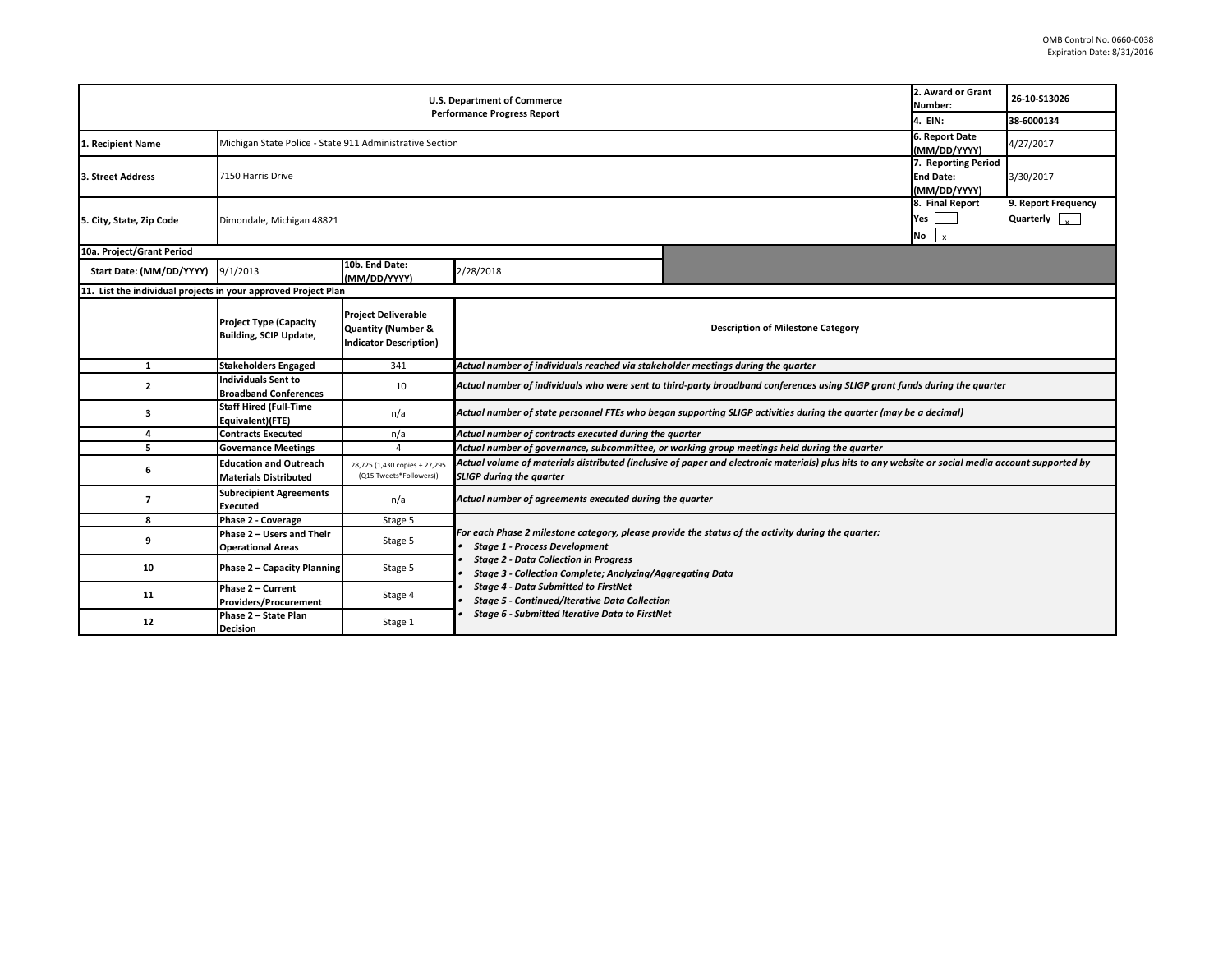| 11a. Describe your progress meeting each major activity/milestone approved in the Baseline Report for this project; any challenges or obstacles encountered and mitigation strategies you have employed; planned major activit<br>next quarter; and any additional project milestones or information. |
|-------------------------------------------------------------------------------------------------------------------------------------------------------------------------------------------------------------------------------------------------------------------------------------------------------|
| <b>OUTREACH AND EDUCATION:</b>                                                                                                                                                                                                                                                                        |
| . Hosted Monthly FirstNet Webinar (January 31, 2017) 31 Attended                                                                                                                                                                                                                                      |
| · Presented at MI Interoperability Conference (February 7, 2017) 250 Attended                                                                                                                                                                                                                         |
| . Hosted FirstNet Group Meeting at MI Interoperability Conference (February 8, 2017) 17 Attended                                                                                                                                                                                                      |
| . Hosted Monthly FirstNet Webinar (February 28, 2017) 24 Attended                                                                                                                                                                                                                                     |
| . Hosted FirstNet Tribal Webinar (March 15, 2017) 1 Attended                                                                                                                                                                                                                                          |
| . Hosted Monthly FirstNet Webinar (March 27, 2017) 18 Attended                                                                                                                                                                                                                                        |
| GOVERNANCE: (All Governance meetings were hosted in Lansing, MI with additional access through webinar)                                                                                                                                                                                               |
| . Participated on US Government Accounting Office Call (January 10, 2017)                                                                                                                                                                                                                             |
| · Participated on SLIGP Quarterly Call (February 21, 2017)                                                                                                                                                                                                                                            |
| . Hosted Monthly MI Public Safety Broadband Work Group Meeting (February 14, 2017 / March 14, 2017)                                                                                                                                                                                                   |
| · Participated in the MI Public Safety Communication Interoperability Board Meeting (March 14, 2017)                                                                                                                                                                                                  |
| · Participated in FirstNet Governance Meeting (March 14, 2017)                                                                                                                                                                                                                                        |
| CONFERENCES:                                                                                                                                                                                                                                                                                          |
| · Attended Michigan Statewide Interoperability Conference (February 7-10, 2017) 8 attendees                                                                                                                                                                                                           |
| · Attended IWCE 2017 Conference (March 28-30, 2017) 2 atttendees                                                                                                                                                                                                                                      |
| SOCIAL MEDIA:                                                                                                                                                                                                                                                                                         |
| The @MiPSBB Twitter Account metrics are 515 Followers, 625 Tweets and Following 385 as of March 30, 2017. Twitter has been a great tool for the MiPSB outreach team to provide information to our followers regarding outreach                                                                        |
| and activities, governance items and related news items and discussions. Additionally, this has been beneficial to our outreach team in tracking activities with other SLIGP teams.                                                                                                                   |
| During this reporting period, our website, www.michigan.gov/mipsb was completely revised with links to our 2015/2016 Data Collection and Analysis Reports and Webinar registration.                                                                                                                   |
| OTHER:                                                                                                                                                                                                                                                                                                |
| • Participated on FEMA Region V Call (January 3, 2017 / January 31, 2017 / March 7, 2017)                                                                                                                                                                                                             |
| · Participated on State Tribal Conference Call (January 12, 2017 / February 9, 2017 / March 9, 2017)                                                                                                                                                                                                  |
|                                                                                                                                                                                                                                                                                                       |
| 11b. If the project team anticipates requesting any changes to the approved Baseline Report in the next quarter, describe those below. Note that any substantive changes to the Baseline Report must be approved by the Depart                                                                        |
| Commerce before implementation.                                                                                                                                                                                                                                                                       |
|                                                                                                                                                                                                                                                                                                       |
| Nothing at this time                                                                                                                                                                                                                                                                                  |
|                                                                                                                                                                                                                                                                                                       |
| 11c. Provide any other information that would be useful to NTIA as it assesses this project's progress.                                                                                                                                                                                               |
|                                                                                                                                                                                                                                                                                                       |
| It was identified during the February SLIGP Quarterly Review Call that Michigan had misunderstood the allowable match requirements and has been incorrectly reporting these figures. Significant effort has been dedicated to                                                                         |
| error, however information and documentation gathering is still ongoing. No match funds were reported for this period, and we expect to make a corrective entry in the Q16 report to bring the reported figures into allignmen                                                                        |

## **11d. Describe any success stories or best practices you have identified. Please be as specific as possible.**

During this reporting period, our State Plan Review Process was approved by the Michigan Public Safety Interoperability Board (the SIGB). A multi-discipline and geographically diverse core team has been identified to commu process to their respective state, local, and fraternal organizations. The MiPSB Program is in process of developing a web-based portal which will allow statewide stakeholders to view, score, and comment on the public port Draft Plan. Information gained through the portal will be used to demonstrate stakeholder support of the FirstNet Plan as the Governor contemplates the opt-in/out decision. The MiPSB Program is developing an informational featuring key leaders from the public safety community, webinars, and presentations at upcoming conferences to promote participation in the State Plan Review Process.

## **12. Personnel**

**12a. If the project is not fully staffed, describe how any lack of staffing may impact the project's time line and when the project will be fully staffed.**